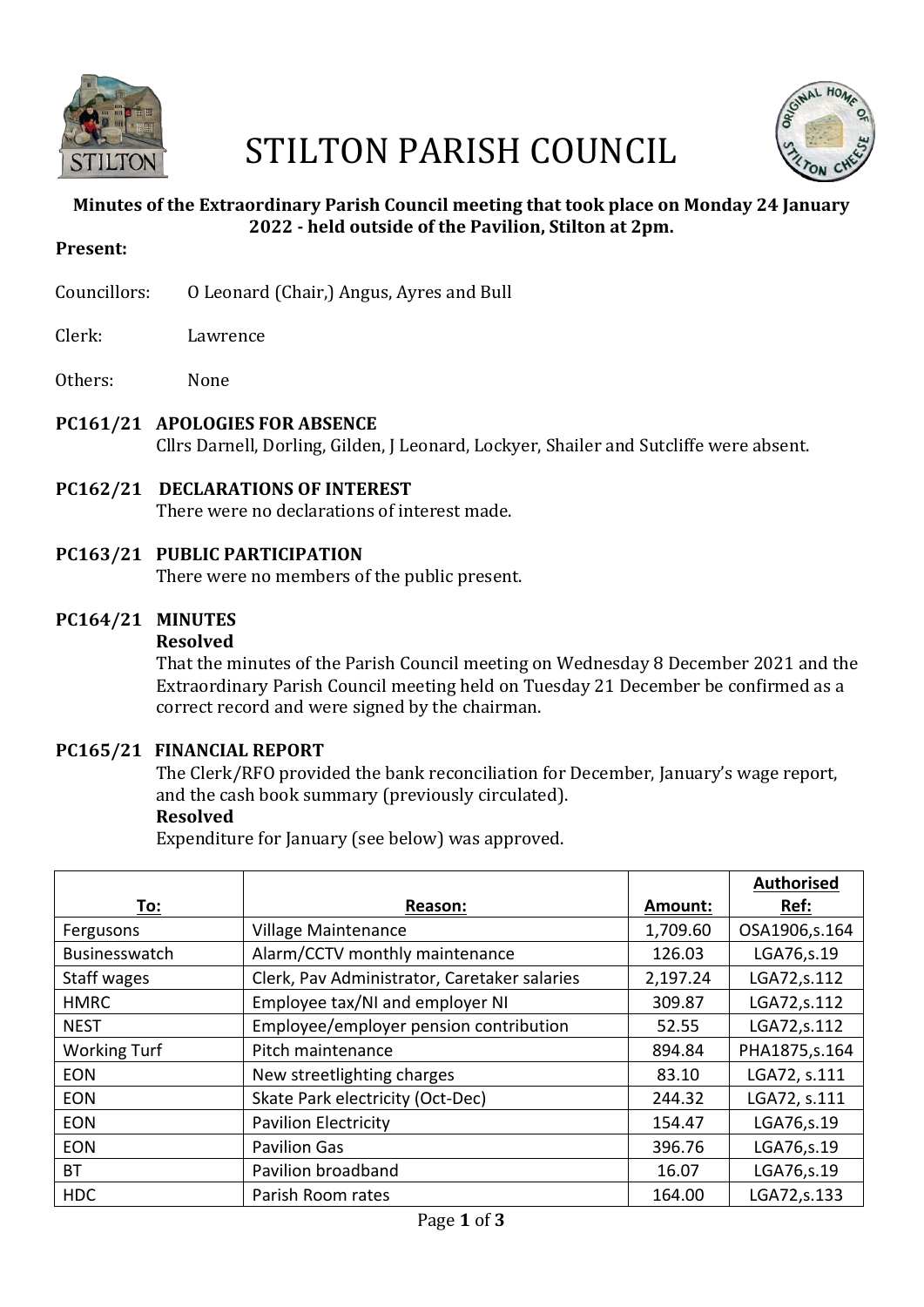| <b>HDC</b>            | Pavilion rates                               | 602.00    | LGA76,s19    |
|-----------------------|----------------------------------------------|-----------|--------------|
| <b>EE</b>             | Staff mobile - Pavilion                      | 10.03     | LGA76,s19    |
| Julie Thompson        | Pavilion cleaning - December                 | 110.00    | LGA76,s.19   |
| Jodie-Rose Gooch      | Pavilion cleaning - November                 | 90.00     | LGA76, s.19  |
| <b>IONOS</b>          | Website hosting/emails                       | 16.79     | LGA72,s.111  |
| <b>Barclays</b>       | Account charges                              | 15.64     | LGA72,s.151  |
| Zurich                | Annual insurance                             | 2912.11   | LGA72, s.111 |
| <b>Business Waste</b> | Pavilion bin emptying                        | 36.50     | LGA76, s.19  |
| Julianne Lawrence     | Virtual Landline                             | 7.96      | LGA72, s.111 |
| SPC credit card       | Tesco - printer ink                          | 18.50     | LGA72, s.111 |
| SPC credit card       | Key safe - Pavilion                          | 14.99     | LGA72, s.111 |
| SPC credit card       | Amazon - gutter guards for Parish Room       | 15.48     | LGA72, s.111 |
| <b>Sureshines</b>     | Bus shelter cleaning                         | 115.00    | LGA53, s.4   |
|                       | Tree maintenance work - Apreece Way/Barn     |           |              |
| John Griffin          | Close                                        | 1,105.00  | LGA72, s.111 |
| SPC credit card       | Clerk's annual membership - SLCC             | 186.00    | LGA72, s.111 |
| SPC credit card       | Net World - nets for behind play park        | 156.91    | LGA72, s.111 |
| <b>KT McPartlin</b>   | Pav tank emptying                            | 120.00    | LGA76, s.19  |
| Mark Angus            | Wickes - cement and silicone sealant - goals | 26.20     | LGA72, s.111 |
| Mark Angus            | B&Q - paint, thinners and brushes - goals    | 76.00     | LGA72, s.111 |
| Mark Angus            | Halfords - pulley grease - nets              | 7.99      | LGA72, s.111 |
| <b>SES Group</b>      | Security services - Pavilion x 2             | 410.40    | LGA72, s.111 |
| ICO                   | Annual charge                                | 35.00     | LGA72, s.111 |
|                       | <b>Monthly total:</b>                        | 12,437.35 | LGA72, s.111 |

# **PC166/21 DEFIBRILLATOR**

Members considered the urgent need for defibrillators in the village and acknowledged monies raised by a resident toward provision, the Defibrillator EMR and an additional donation that would enable a budget of  $£3,000$ . The clerk informed on a company called Community Heartbeat who specialised in converting Telephone Boxes into Defibrillator stations. 

#### **Resolved**

**PC166/21.1** The Parish Council to provide 2 defibrillators in the village – one in the Telephone Box and another at the Pavilion (outside). All in favour

**PC166/21.2** The clerk to liaise with Community Heartbeat and order the Telephone Box defibrillator as soon as possible. If funds allow to also order the Pavilion Defibrillator (budget £3,000) to be paid for as detailed above. All in favour.

# **PC167/21 GRAVE SPACES**

The clerk reported on finance allocation for cutting down the conifers in the New Churchyard to create more space for burials (burial income has exceeded budgetary forecasts this financial year and the extra income could be used to pay for the conifer removal).

#### **Resolved**

A spend of £810 to remove the conifers and appoint John Paul Griffin to carry out the works prior to the nesting period beginning in March. **All in favour** 

## **PC168/21 PLAYING FIELD**

Cllr Angus outlined additional materials needed in the moving of the nets (PC129/21.1)